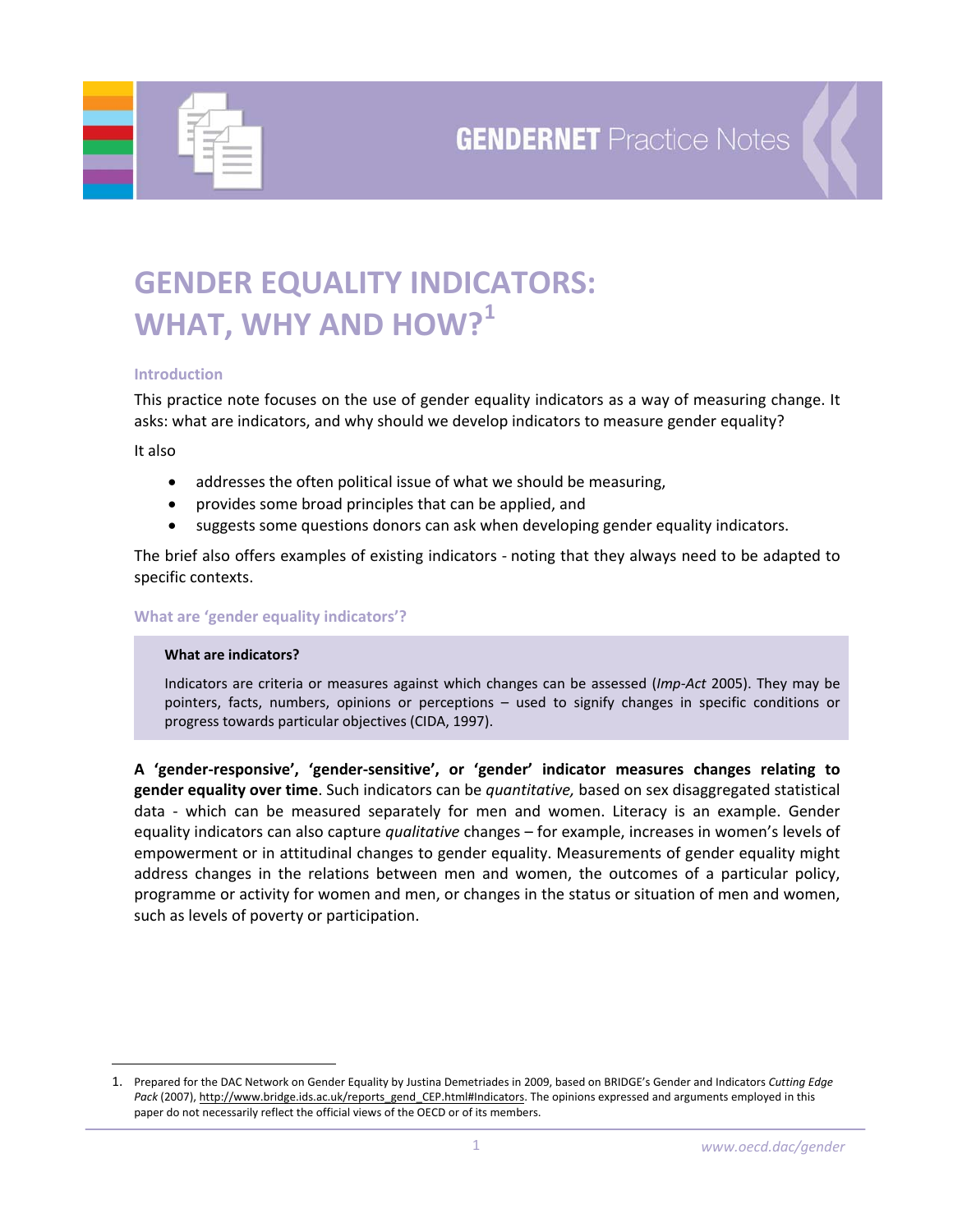## *Quantitative and qualitative approaches*

| <b>Methodology</b> | <b>Working definition</b>                                                                                                                                                                                                                                                                                                                                                                                                                                                                                                                                                                                                                                                                                  |
|--------------------|------------------------------------------------------------------------------------------------------------------------------------------------------------------------------------------------------------------------------------------------------------------------------------------------------------------------------------------------------------------------------------------------------------------------------------------------------------------------------------------------------------------------------------------------------------------------------------------------------------------------------------------------------------------------------------------------------------|
| Quantitative       | Quantitative methods of data collection produce quantifiable results. They focus on<br>what can be counted, such as percentages of women and men in parliament, male<br>and female wage rates or school enrolment rates for girls and boys. Quantitative data<br>can show changes in gender equality over time - for example, a common quantitative<br>indicator is the number of girls in school compared to boys.                                                                                                                                                                                                                                                                                        |
| Qualitative        | Qualitative methodologies capture people's experiences, behaviours, opinions,<br>attitudes and feelings - for example, women's experiences of the constraints or<br>advantages of working in the informal sector, or men's and women's views on the<br>causes and consequences of domestic violence. Participatory methodologies such as<br>focus group discussions and social mapping tools are often used to collect data for<br>qualitative indicators. Qualitative data can also be collected through surveys<br>measuring perceptions and opinions. One example is 'Program H' which was<br>developed in Latin America to promote more gender-equitable attitudes among<br>young men (see box below). |

#### **Program H – a partnership of NGOs working with young men**

Program H uses a Gender Equitable Attitudes in Men Scale to evaluate attitudinal changes resulting from project activities. Indicators were developed to measure changes in attitudes and social norms relating to masculinity. The questions or statements used to evaluate results include affirmations of traditional gender norms, such as: 'Men are always ready to have sex' and 'There are times when a woman deserves to be beaten', as well as assertions of more gender‐equitable views, such as, 'A man and a woman should decide together what type of contraceptive to use'. For each indicator, three potential answers are provided: I agree; I partially agree; I do not agree. This has proven useful for assessing men's current attitudes about the roles of men and women and to measure whether men have changed their attitudes over time (Barker et al 2004).

**A combination of quantitative and qualitative methods allows data to be compared for cross‐ checking results.** Qualitative interpretation of quantified data can provide for a more nuanced analysis which reduces the possibility of distorted findings and conclusions (see box below). Importantly, qualitative analyses enable us to question why certain patterns have emerged.

#### **SDC matrix for assessing qualitative impact data**

The Swiss Agency for Development and Cooperation (SDC) has developed a matrix to assist the qualitative interpretation of quantitative data. For example, data on the proportion of women and men in parliament can be interrogated further by asking 'Is there a correlation between the proportion of women candidates who stood for parliament and number of women who actually got in? How does this compare with the situation of men?' (SDC 2006: 31).

**Participatory methods are effective in gathering relevant data.** Participatory methods are based on the principle that men and women should be the agents of their own development. As well as participating in the research, they contribute to decisions about what should be measured and what indicators should be used (see box below).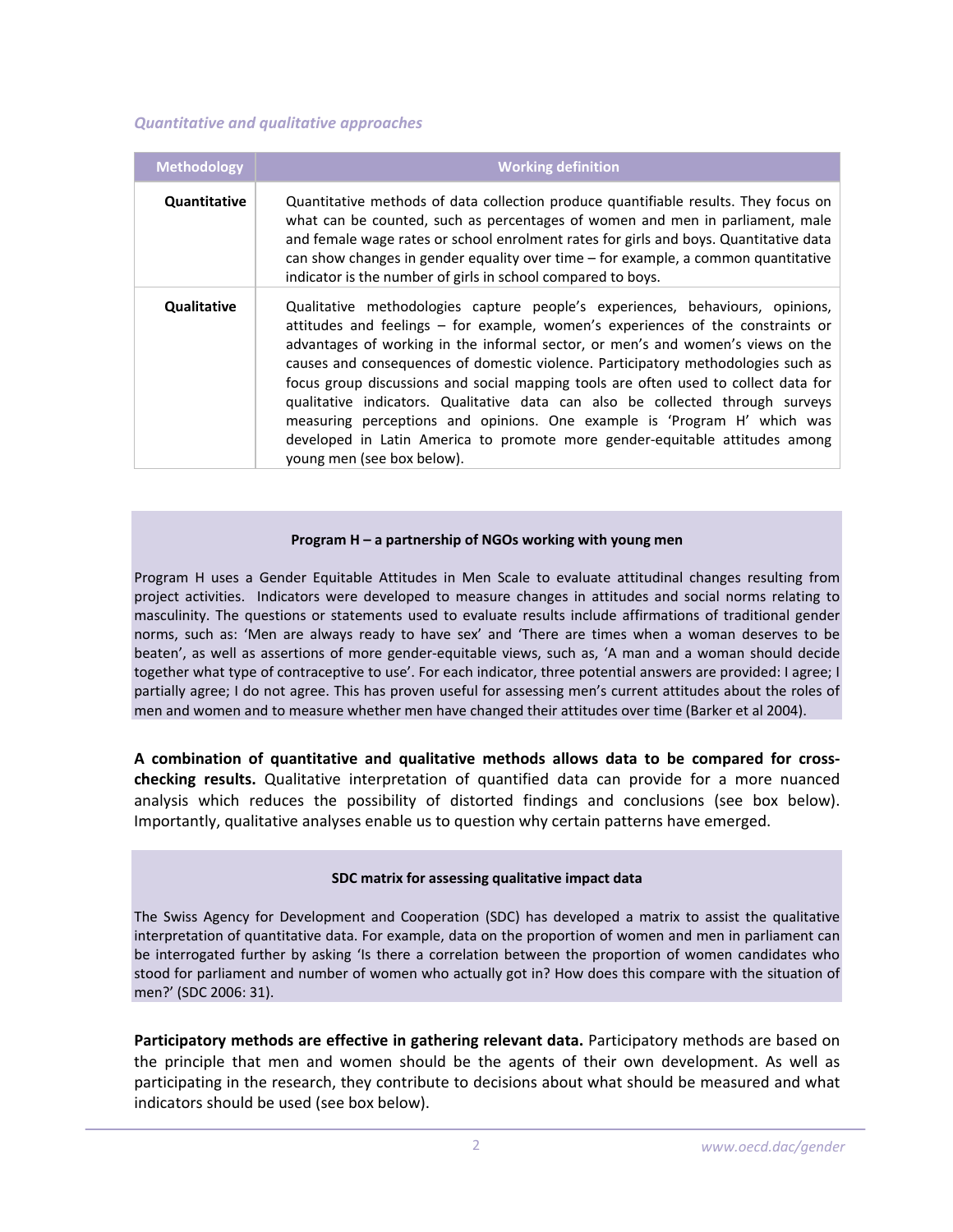## **Why look at gender equality and indicators?**

**What is measured is more likely to be prioritised. Evidence gathered against indicators can also help to make the case that gender equality issues should be taken seriously**. Indicators can be used for advocacy and can support the case for action by highlighting key issues, backed up with statistics and other evidence.<sup>[2](#page-2-0)</sup>

**Gender equality indicators improve planning and programming.** They can be used to evaluate the outcomes of gender‐specific and mainstream interventions and policies and help reveal barriers to achieving success. They can provide vital information for adjusting programmes and activities so that they improve the achievement of gender equality goals and do not create unintended adverse impacts on women or men. They can also be used to measure gender mainstreaming within organisations (see section 5.4).

**Gender equality indicators can be used to hold institutions accountable for their commitments.** Indicators and data can make visible the gaps between the commitments many governments and other institutions have made and their implementation and impact. One example would be the collection of data on the implementation of the Convention on the Elimination of All Forms of Discrimination Against Women (CEDAW). Indicators can be used to hold political leaders and implementation agencies accountable for their actions, or lack of action.

**Gender equality indicators can help to stimulate change through the data collection processes**. For example, discussions in focus groups or in individual interviews can help raise awareness of particular issues. They can stimulate discussion and inspire recognition amongst participants of common experiences related to socially sensitive topics such as gender‐based violence.

#### **Deciding what to measure**

The choice of what to measure will be different for different actors. Governments might be concerned with monitoring progress for women and men; development agencies might focus on evaluating the impact of their gender equality programmes; while gender equality activists may be measuring gender (in)equality or (in)justice.

## *Principles to be aware of when deciding what to measure*

#### **Some key challenges**

 $\overline{a}$ 

**While measuring change is often considered to be a technical exercise, it is also a political process**. In some cases, the choice of *what* to measure can reflect the priorities of those who "hold the purse strings" rather than those of partner countries or of those intended to benefit from projects or programmes.

**Lack of existing data on a proposed indicator can lead to it being dismissed as not useful**. In fact, the lack of data may reveal a need for such an indicator and the need to stimulate data collection.

**It is not always easy to know why particular changes have happened.** There are often factors that contribute to positive or negative change in a given situation, other than the interventions of donors

<span id="page-2-0"></span><sup>2.</sup> Rwandan women parliamentarians worked with national and international NGOs, UN agencies and the Ministry of Women's Affairs to use statistics on gender‐based violence (GBV) to lobby for a GBV bill. This evidence confirmed the prevalence and importance of GBV to parliamentarians, resulting in the acceptance of the bill in which domestic rape and other kinds of 'private' family issues are classified as criminal offences (UNDP Rwanda, UNDP/BRIDGE e‐discussion, March 2007).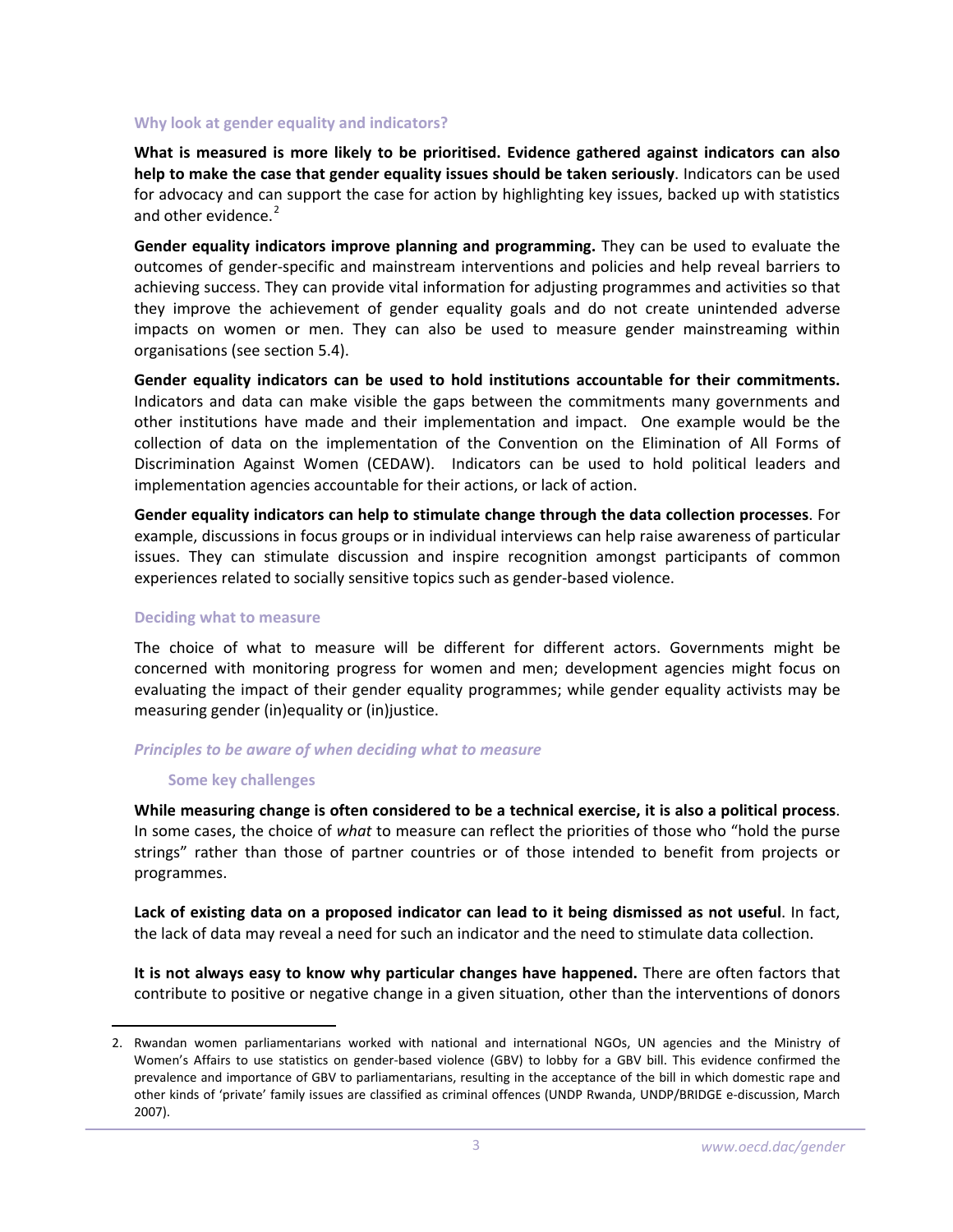or other actors. This does not need to be seen as a problem of "attribution". Rather, it can be seen as an opportunity and reason to recognise that multiple factors, including local resistance, political will, and pressure from the media can all contribute to shifts in gender equality, and need to be taken into account to gain a more accurate and rounded picture.

## **Good practice when developing indicators**

**Although there is often a temptation to simply apply universal templates and frameworks, it is important to adapt gender equality indicators so they are relevant to the specific context**. See below for an example of how international gender indicators have been adapted and improved for increased relevance to regional contexts.

**To be meaningful and illuminating, indicators need to be derived in consultation with local people, and to reflect the context of a particular region, country or community.** Indicators should take into account statutory and customary laws, as well as reflecting the ways in which gender inequalities are experienced and expressed. Only then, can they convey what would constitute meaningful change for the people involved in or being affected by donor policies and programming (see the example from Andhra Pradesh in box below).

## **'Another world is possible'**

A group of village women in Andhra Pradesh, India, defined their visions of social change and worked out ways to measure that change. The women drew pictures inside a large circle to depict gender inequality in the world today as they perceived it. The pictures included girls working in cotton fields outside a school full of boys, and a woman begging for work from the landlord. In another circle, they showed how the world would look if gender equality became a reality. These pictures depicted girls going to school, a woman working with bullocks, and a man doing housework while his wife attends a meeting.

They used these pictures to develop an action plan. To measure if they were on the right track, they decided to note whether more women were agreeing to sign a pledge to send their daughters to school, and whether training in hand‐pump repair, for example, was organised for women's groups. To tell if they were getting where they wanted to go, the women counted increases in the number of days of agricultural work for women, and increases in the number of girls enrolled in school.

The fact that the women developed their own indicators meant that they were relevant to their daily lives and useful for measuring success in the given context. The use of images helped reduce barriers to participation due to poor literacy levels.

*Source:* (Adapted from Menon‐Sen, 2006)

## **Key questions to ask when designing gender equality indicators**

Some questions that should be asked in the design and review stages of developing gender equality indicators include:

- **What is the change that is wanted?** What would success look like? How will people's gender or sexuality affect the way they understand and experience these changes?
- **Who should be involved in defining the vision of change, determining the indicators and gathering data?**
- **Are there existing national indicators that could be used or adapted?**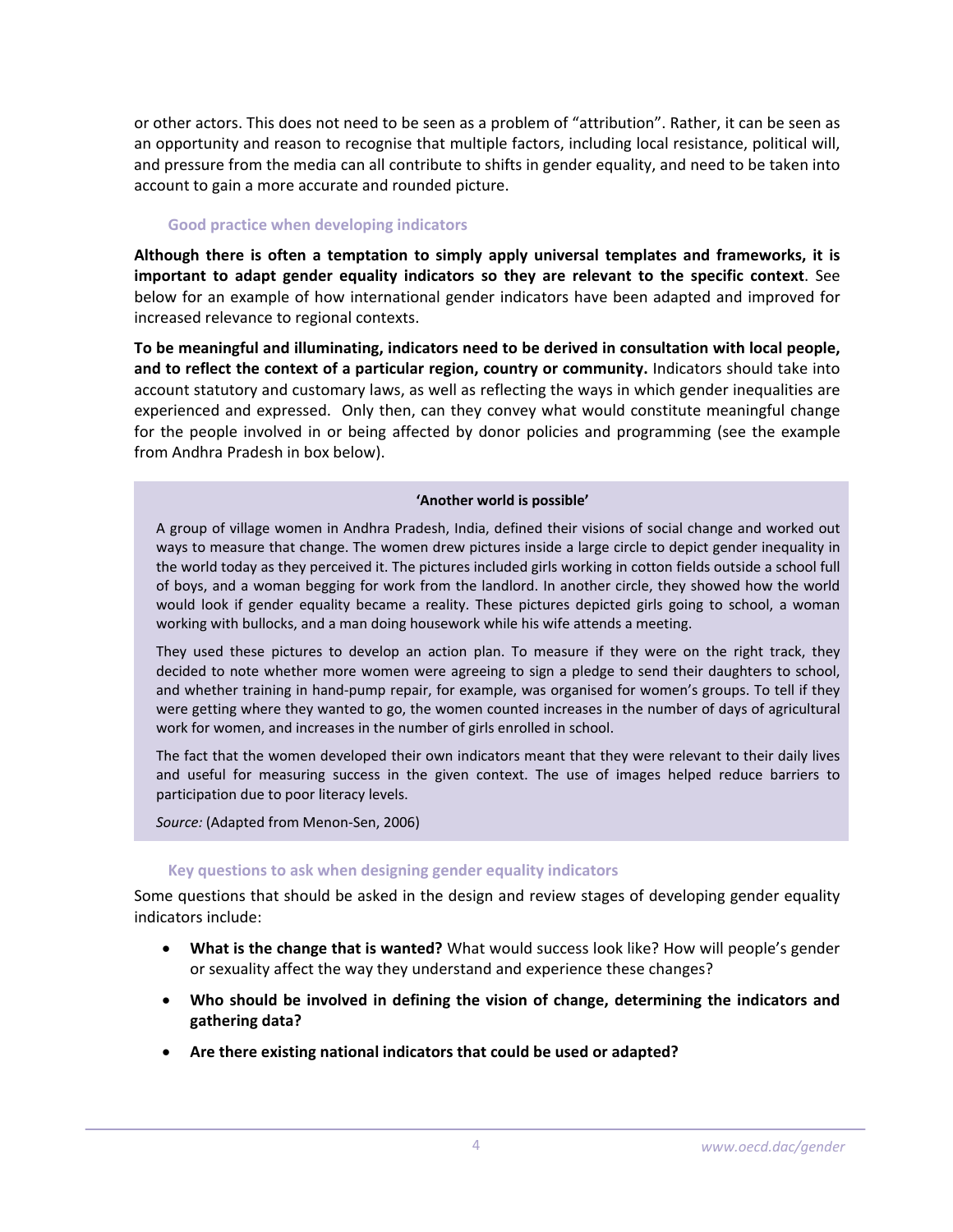- **What legal frameworks exist that may enable or inhibit gender equality and women's empowerment?** For example, does national law prohibit violence against women or gender‐ based violence? These frameworks can provide the basis for indicators.
- **Has CEDAW and its Optional Protocol been ratified?** If so, this can offer a framework for developing indicators.
- **What information already exists, or is being collected, to assist in tracking changes?** What relevant research and reports on the indicator already exist? If there is no data, what does that tell you and where might you look?
- **Do partner governments have the political will to undertake data collection which is relevant to the gender equality indicators selected?** Were they consulted in the formulation of the indicators? Do they have the capacity to collect data?
- **How can small changes be measured**? There is increasing pressure on donors to "manage for results" ‐ to demonstrate significant changes in a fixed period. It is, however, important to consider which indicators could capture the often small, nuanced shifts in gender equality that tend to happen over time.
- **How will the data be collected, analysed and disseminated?** And how will the results be used for learning and feedback into programming, project design, and policy development?<sup>[3](#page-4-0)</sup>

## **Examples of gender equality indicators**

## *International indicators*

**There are a number of useful globally agreed indicators, such as the Millennium Development Goals (MDGs) indicators.** However, as noted above it is important to ensure that what is measured is relevant to specific regions, countries and local situations. It is also essential to ensure that indicators reflect gender dimensions within each of the MDGs, rather than *only* in relation to areas explicitly associated with gender inequality, such as MDG3 (see box below).

## **The MDGs**

 $\overline{a}$ 

*A framework for incorporating gender equality across the MDGs*: there is broad acceptance that gender equality and women's empowerment are central to the achievement of each of the MDGs, and that the achievement of Goal 3 (gender equality and women's empowerment), in turn, depends upon the extent to which the other goals address gender-based constraints. In January 2008, the list of MDG targets and indicators was revised. The gender equality focus was strengthened with the addition of targets 1.B (full and productive employment and decent work for all, including women and young people) and 5.B (universal access to reproductive health), and the requirement that all indicators be disaggregated by sex and urban/rural as far as possible.

The Millennium Project Task Force on Gender and Education has also developed a framework outlining some of the reasons why gender equality is important to each of the 8 MDGs (see box below).

<span id="page-4-0"></span><sup>3.</sup> See Imp Act, 2003 for information on the 'Feedback Loop', [http://www2.ids.ac.uk/impact/files/practice\\_notes/PN1\\_FBL.pdf](http://www2.ids.ac.uk/impact/files/practice_notes/PN1_FBL.pdf)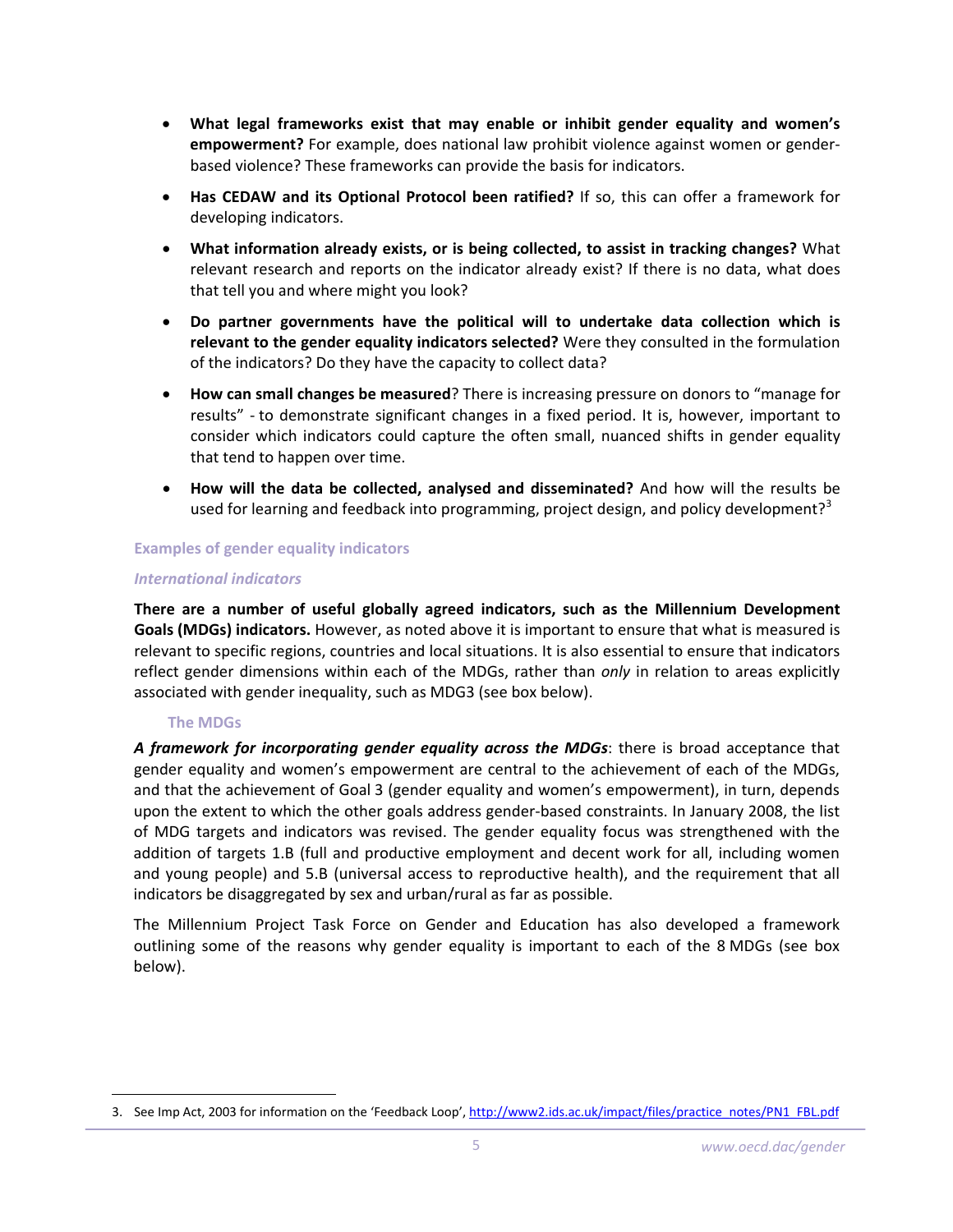| MDGs and the importance of gender equality <sup>4</sup>    |                                                                                                                                                                                                                                                                               |  |
|------------------------------------------------------------|-------------------------------------------------------------------------------------------------------------------------------------------------------------------------------------------------------------------------------------------------------------------------------|--|
| <b>Goal 1. Eradicate</b><br>extreme poverty<br>and hunger  | Equal access for women to basic transport and energy infrastructure can lead<br>to increased economic activity by women.<br>Investment in women's health and nutritional status reduces chronic<br>hunger and malnourishment, which increases productivity and wellbeing.     |  |
| Goal 2. Achieve<br>universal primary<br>education          | • Educated girls and women have greater control over their fertility and<br>participate more in public life.<br>• A mother's education is a strong, consistent determinant of her children's<br>school enrolment and attainment and their health and nutrition outcomes.      |  |
| Goal 3. Promote<br>gender equality &<br>empower women      | • This central goal dedicated to gender equality and women's empowerment<br>depends on the achievement of all other goals for its success.                                                                                                                                    |  |
| Goal 4. Reduce<br>child mortality                          | • A mother's education, income, and empowerment have a significant impact<br>on lowering child mortality.                                                                                                                                                                     |  |
| Goal 5. Improve<br>maternal health                         | • A mother's education, income, and empowerment have a significant impact<br>on lowering maternal mortality.                                                                                                                                                                  |  |
| Goal 6. Combat<br>HIV/AIDS, malaria,<br>and other diseases | • Greater economic independence for women, increased ability to negotiate<br>safe sex, and more awareness of how to challenge traditional norms in sexual<br>relations are essential for preventing the spread of HIV/AIDS and other<br>epidemics.                            |  |
| Goal 7. Ensure<br>environmental<br>sustainability          | • Gender-equitable property and resource ownership policies enable women<br>(often as primary users of these resources) to manage them in a more<br>sustainable manner.<br>Women's existing knowledge of natural resources is essential for sustainable<br>climate responses. |  |
| Goal 8. Develop a<br>global partnership<br>for development | • Greater gender equality in the political sphere may lead to higher investments<br>in development co-operation.                                                                                                                                                              |  |

## **The Gender‐related Development Index (GDI) and Gender Empowerment Measure (GEM)**

## **What do the GDI and the GEM aim to measure?**

The **Gender‐related Development Index (GDI)** adjusts the Human Development Index (HDI) for gender inequalities in the three dimensions covered by the HDI: life expectancy, education, and income. It is important to note that the GDI is not specifically a measure of gender inequality.

The **Gender Empowerment Measure (GEM)** seeks to measure relative female representation in economic and political power. It considers gender gaps in political representation and in professional and management positions, as well as gender gaps in incomes.

*Source:* (Klasen, 2006).

 $\overline{a}$ 

<span id="page-5-0"></span><sup>4.</sup> Adapted from Grown et al 2005: 31.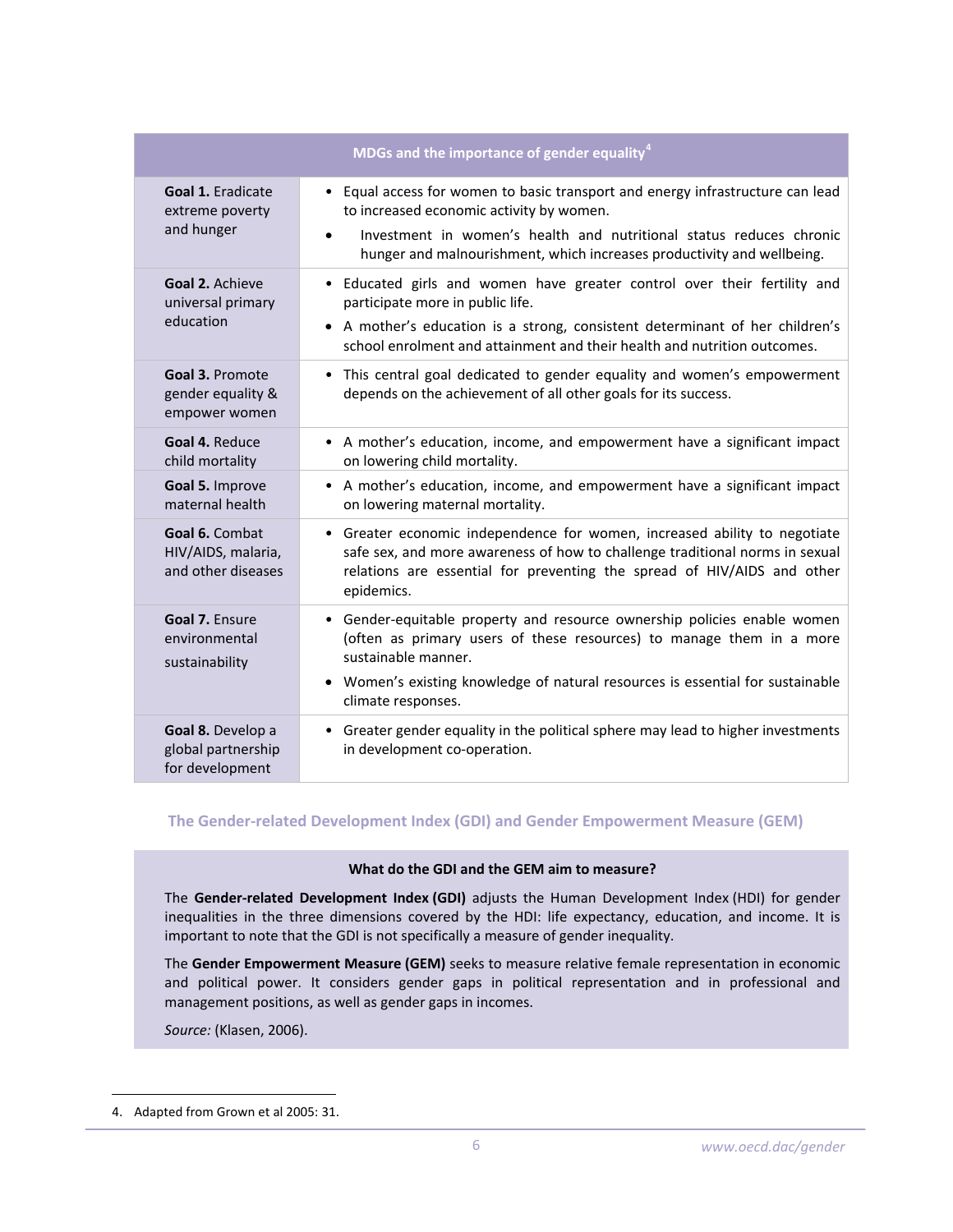**The GDI and GEM need to be used with caution.** They are useful in their capacity to identify gender *gaps* in developing countries, rather than providing an overall picture of growth or education. One concern is that the indicators are too broad to reflect the multiple dimensions of gender equality. A way to offset this might be to use the GEM and GDI in combination with measures of additional dimensions of equality, such as personal security and dignity, women's leisure time and gender balances in decision‐making.

## **Complementary indices**

**Other international composite indices to measure gender equality have been developed, partly to complement and expand on the Gender‐related Development Index and the Gender Empowerment Measure. For example, Social Watch's Gender Equity Index (GEI)** combines indicators from both the GDI and GEM, with a separate gender equality rating estimated for three dimensions (Social Watch 2005):

- **Education:** measured by the literacy gap between men and women and by male and female enrolment rates in primary, secondary and tertiary education.
- **Participation in the economy:** measured by the percentage of women and men in paid jobs, excluding agriculture, and by the income ratio of men to women.
- **Empowerment**: measured by the percentage of women in professional, technical, managerial and administrative jobs, and by the number of seats women have in parliament and the number of decision‐making ministerial posts held by women.

**The World Economic Forum's Gender Gap Index (GGI) also uses a broad range of dimensions and indicators** (see box below). Part of the GGI's innovation is in its measurement techniques, which combine quantitative data sets with qualitative measures from the Executive Opinion Survey of the World Economic Forum ‐ a survey of 9 000 business leaders in 104 countries.

#### **Gender Gap Index of the World Economic Forum**

GGI indicators include the following dimensions:

- **Economic participation**: male and female unemployment levels, levels of economic activity, and remuneration for equal work.
- **Economic opportunity:** duration of maternity leave, number of women in managerial positions, availability of government‐provided childcare, wage inequalities between men and women.
- **Political empowerment:** number of female ministers, share of seats in parliament, women holding senior legislative and managerial positions, number of years a female has been head of state.
- **Educational attainment:** literacy rates, enrolment rates for primary, secondary and tertiary education, average years of schooling.
- **Health and wellbeing:** effectiveness of governments' efforts to reduce poverty and inequality, adolescent fertility rate, percentage of births attended by skilled health staff, and maternal and infant mortality rates.

*Source:* (Lopez‐Claros and Zahidi, 2005).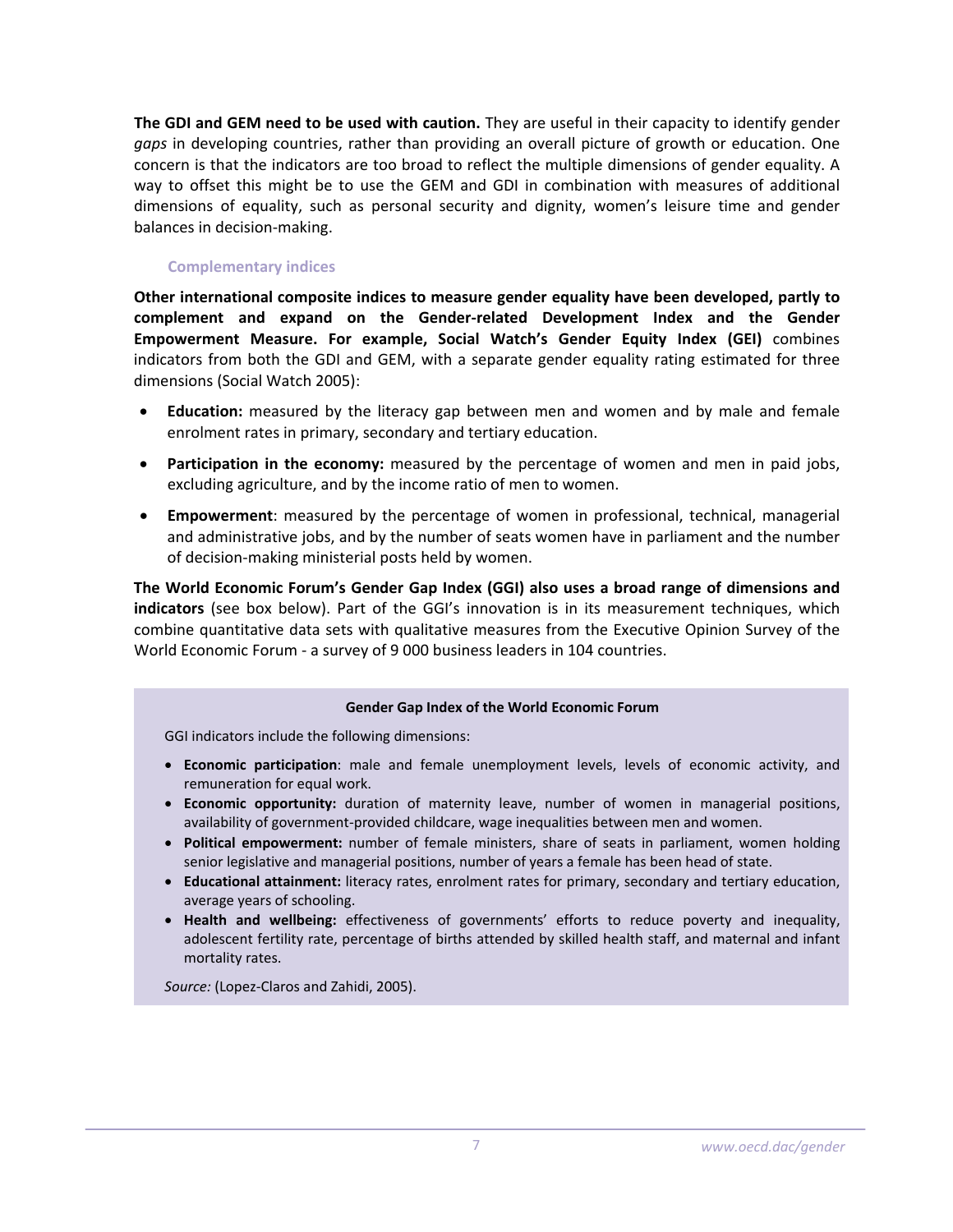**The Gender Equity Index and the Gender Gap Index can be constrained by the data available.** National statistical data is limited in many countries, making it difficult to measure all the indicators associated with these indices. While the Gender Gap Index is a nuanced and comprehensive tool, the data requirements are so complex that it can currently only be used to measure levels of gender equality in 58 countries. The Gender Equity Index measures a much smaller range of indicators than the GGI but it can be applied to 130 countries (Social Watch 2005b).

Another major shortcoming of both these indices is that neither includes indicators for informal work, unpaid and reproductive work, or time-use. These are critical to understanding women's participation in the economy because much of women's work falls outside the formal sector.

## *Regional indicators*

 $\overline{a}$ 

**International indicators do not always translate usefully to the local or regional level.** Gender inequalities play out in different ways depending on the social, cultural or political context. For example, the 2004 ECLAC report on the Caribbean's progress towards the MDGs highlighted the limited utility of the MDG indicators (ECLAC 2004).<sup>[5](#page-7-0)</sup>

*The Africa Gender and Development Index (AGDI)* is one example of how international indicators, in this case the GDI/GEM, have been adapted to the regional context. The AGDI has been designed for use by African governments as a tool for monitoring progress towards gender equality. It also helps to monitor progress in implementing the conventions which have been ratified by African countries, including the Dakar Platform for Action (UNECA 2004). It is made up of two complementary components:

- The Gender Status Index (GSI) a quantitative tool of 42 sex-disaggregated indicators (see box below), and
- The African Women's Progress Scoreboard (AWPS) ‐ a qualitative assessment of the level of implementation of key women's rights and national, regional and international gender equality documents such as human rights conventions and agreements (see box below).

<span id="page-7-0"></span><sup>5.</sup> In the Caribbean, while girls have higher participation rates in primary and secondary education than boys, this educational attainment does not translate into women's better positioning in labour markets or increased involvement in decisionmaking in the region. So the ratio of boys to girls in education may not be an appropriate indicator of gender equality (*ibid*).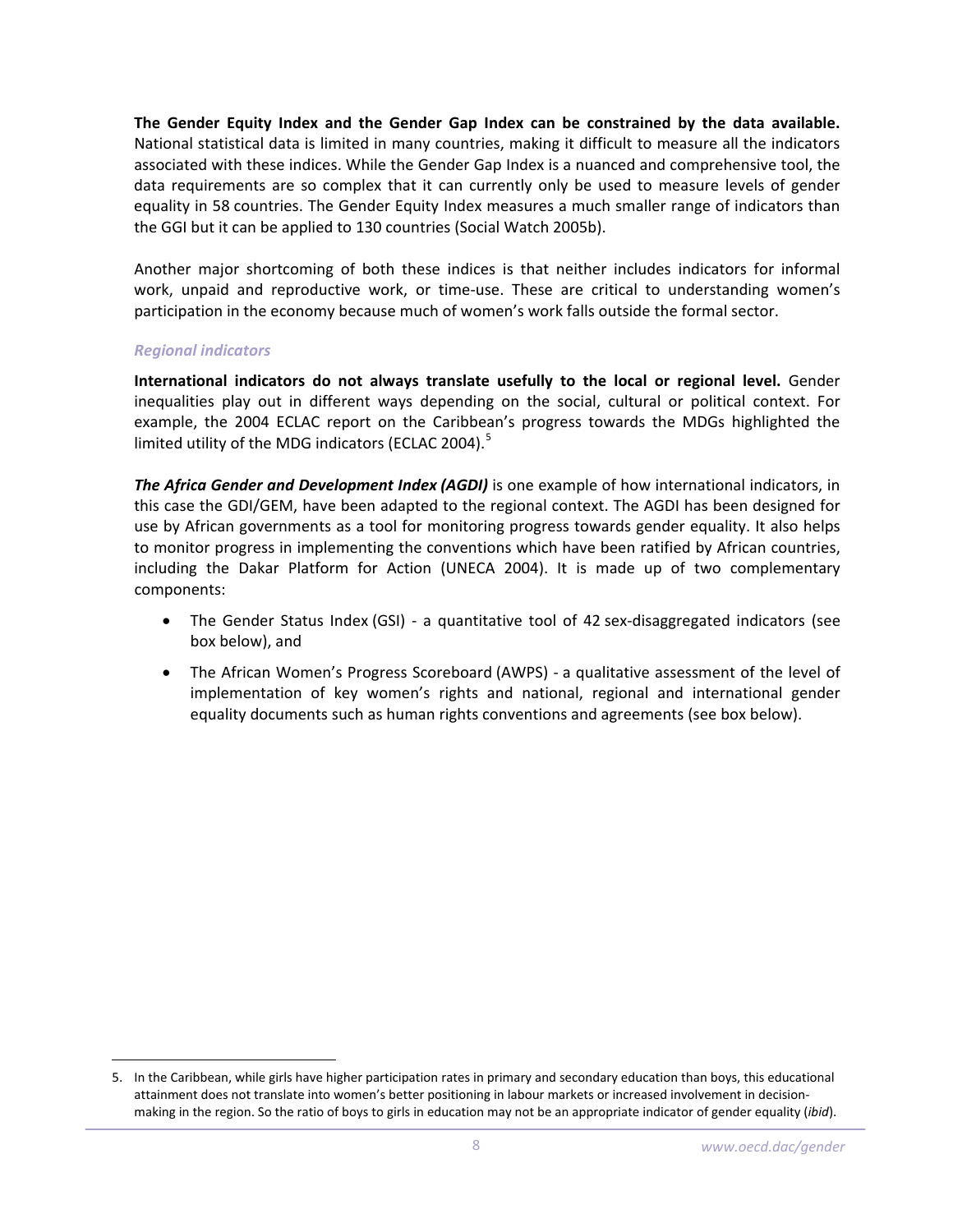#### **The Gender Status Index (GSI) of the AGDI**

The GSI is based on three components: social power, economic power and political power. Each of the three main components has the same weight in the calculation of the GSI. Within each block, each component also carries the same weight.

#### **1.** *The social power component (capabilities) consists of two sub‐components:*

‐ Education: measured by levels of school enrolment and dropout, and literacy levels of girls and women.

‐ Health: measured by levels of child health, new HIV infection and time spent out of work through illness.

#### **2.** *The economic power component (opportunities) consists of three sub‐components:*

‐ Income: measured by women's income from agriculture, from work in the formal and informal sectors and from cash transfers.

‐ Time use or employment: measured by time spent in economic activities, and in employment.

‐ Access to resources: measured by access to the means of production and to management positions.

#### **3.** *The political power component (agency) consists of two sub‐components:*

- ‐ Representation in key decision‐making positions in the public sector.
- ‐ Representation in key decision‐making positions in civil society.

*Source:* (Based on ECA 2004:13)

#### **The African Women's Progress Scoreboard (AWPS) of the AGDI**

In each country, the research team assesses the level of implementation of all key women's rights and gender equality regional and international documents classified within four blocks:

#### **1. Women's rights component:**

- ‐ CEDAW, particularly its optional protocol; article 2 on discrimination against women in *inter alia* national constitutions and legislation; and, article 16 on marriage and family relations.
- ‐ The African Charter on Human and Peoples' Rights, and its Protocol on the Rights of Women in Africa.

#### **2. Social component:**

- ‐ Level of demonstrated commitment to the Beijing Platform for Action (1995).
- ‐ Levels of violence against women, including domestic violence, rape, sexual harassment and trafficking in women.
- ‐ Health, including sexually transmitted infections, HIV/AIDS, maternal mortality and contraception.
- ‐ Education: policy on girls' school dropouts and education on human/women's rights.

#### **3. Economic component:**

- ‐ ILO Conventions and policies on equitable working conditions, including Convention 100 on equal remuneration, Convention 111 on discrimination and Convention 183 on maternity protection.
- ‐ Engendering national poverty reduction strategy papers (PRSPs) and other development plans.
- ‐ Access to agricultural extension services, technology and land.

#### **4. Political component:**

- ‐ Implementation of UN Security Council Resolution 1325 on the impacts of conflict on women and their role in peace‐building.
- ‐ Development of an effective national women's machinery.
- ‐ Gender equitable decision‐making, including support for electoral quotas and gender mainstreaming in all government ministries and departments.

*Source:* (Based on ECA 2004: 30)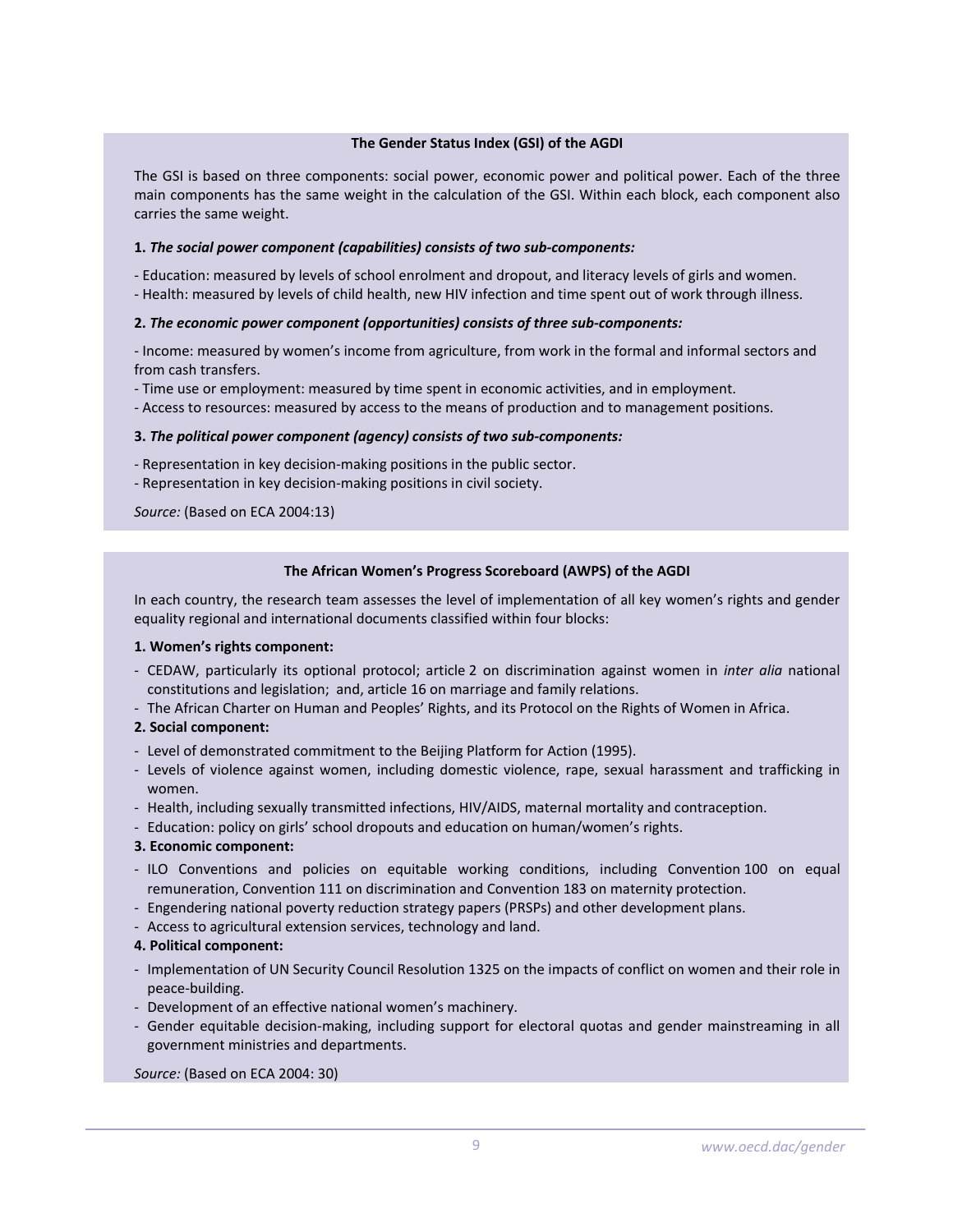## *Country level gender equality indicators*

**At the country level, gender equality indicators are key to measuring the implementation of national, regional and global commitments to gender equality and sustainable development, including CEDAW and the MDGs.** Indicators on gender equality at the national level could reflect structural (in)equalities (such as policy commitments, legal frameworks and national legislation). They could measure manifestations of gender inequalities (such as lower retention rates of girls in education compared to boys or the prevalence of violence against women), or they could refer to the impact on women and men of a lack of government provision of basic services.

Cambodia has developed additional targets and indices to measure progress towards the MDGs, complementing international measures. The Cambodian Millennium Development Goals (CMDGs) include 9 goals, 25 overall targets, and 106 specific targets. The box below includes a few examples from CMDG 3 ‐ Promote gender equality and women's empowerment.

## **The Cambodian Millennium Development Goals (CMDGs)**

## **CMDG 3: Promote gender equality and women's empowerment**

## **Target: Reduce significantly gender disparities in upper secondary education and tertiary education**

- ‐ Improve the ratio of girls to boys in upper secondary education from 48% in 2001 to 100% in 2015.
- ‐ Improve the ratio of girls to boys in tertiary education from 38% in 2001 to 85% in 2015.
- ‐ Improve the ratio of literate females to males 15‐24 years old from 87% in 1998 to 100% in 2010.
- ‐ Improve the ratio of literate females to males 25‐44 years old from 78% in 1998 to 100% in 2010.

## **Target: Reduce significantly all forms of violence against women and children**

- ‐ Increase the proportion of cases of domestic violence counselled by qualified personal to 100% by 2015.
- ‐ Increase the percentage of the population who are aware that violence against women is wrongful behaviour and a criminal act to 100% by 2015.
- ‐ Develop and implement laws against all forms of violence against women and children according to international requirements and standards by 2005.
- ‐ Collect annual statistics to monitor violence against women by 2005.
- ‐ Develop and Implement a Prevention Plan by 2005.

*Source:* (Extracted and adapted from Ministry of Planning, Cambodia website, 2009)

**Indicators are essential for ensuring development effectiveness at the country level**. It is widely agreed that the implementation of the Paris Declaration on Aid Effectiveness and of the Accra Agenda for Action can be used to advance gender equality, women's empowerment and contribute to poverty reduction. Developing agreed gender equality indicators is, therefore, an important part of the planning and implementation of aid policy, and should be given the same priority as other markers of change, such as economic growth. Where possible, such indicators should go beyond MDG3 measures of gender equality and be able to reflect small changes in gender relations, including at the household level. Donors need to consider how they will work with partner governments and local gender‐focused organisations to develop relevant, context‐specific indicators, with broad ownership for both the monitoring processes and for subsequent policy decisions.

## **How donors can support partners to develop gender equality indicators**

- Identify the objectives and goals an agreed "vision of change." This should be the basis for choosing appropriate gender equality indicators against which to track progress.
- Consider a combination of qualitative and quantitative data to generate richer data.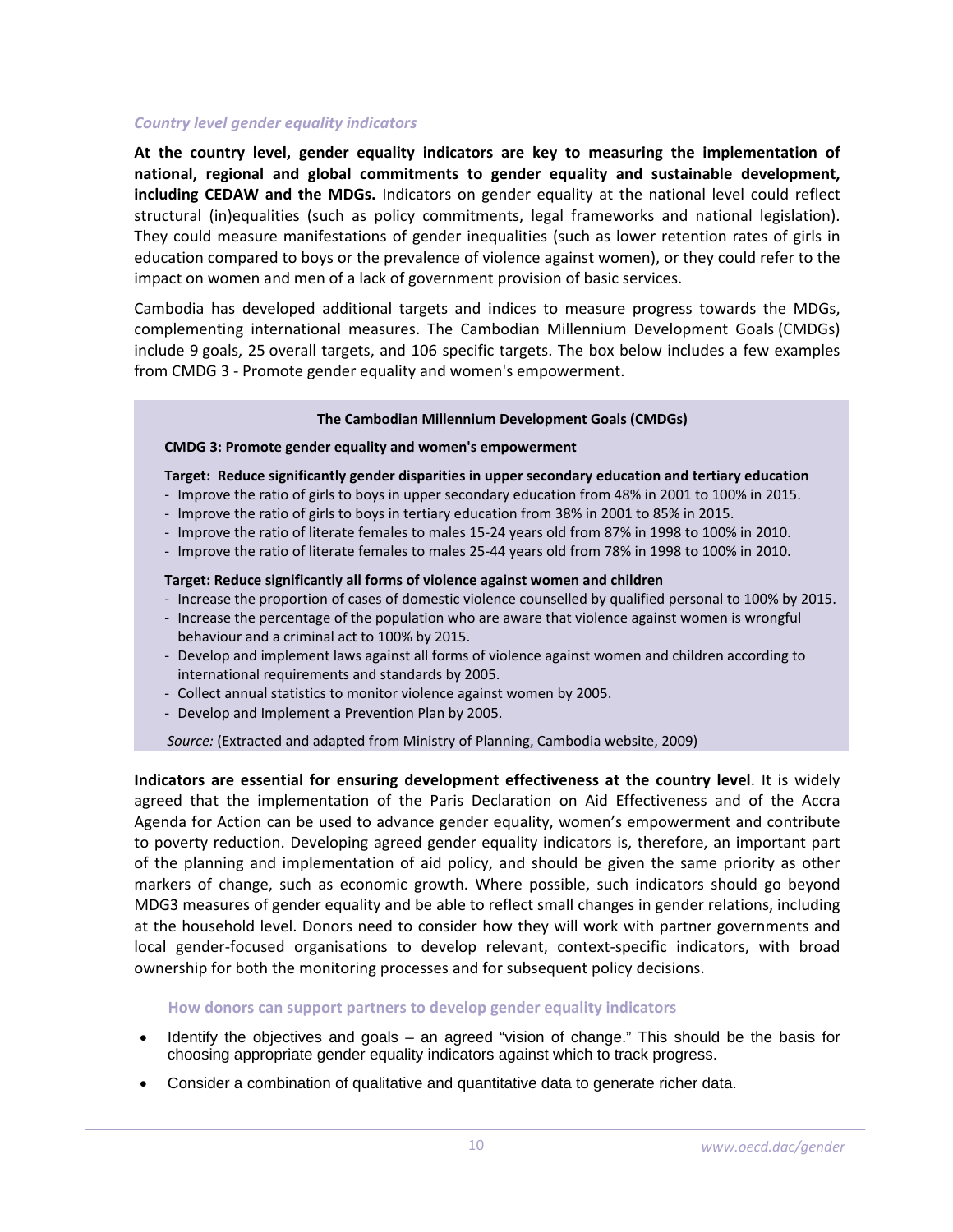- Use participatory approaches wherever possible, including in defining gender equality indicators.
- Use gender equality indicators to assess the outcomes and impacts of gender mainstreaming and women's empowerment.
- Support and strengthen local statistics offices to produce gender responsive data.
- Make regular gender equality evaluations or internal audits "commonplace" within agencies.

## *Measuring internal organisational changes*

Increasing attention is being given to measuring the extent of gender equality *within* development organisations at all levels, including the gender‐responsiveness of policies and programmes, as well as internal organisational structures, procedures, culture and human resources. Internal gender audits or gender self‐assessments are used by many bilateral development agencies, international NGOs and their partners, and some NGOs in the South. UNDP has developed a Gender Mainstreaming Scorecard, a tool which combines the measurement of both institutional and programmatic performance on gender equality and women's empowerment (see box below).

#### **UNDP Gender Mainstreaming Scorecard**

These parameters, indicators and corresponding targets, can be used for Headquarters, Regional Centres and Country Offices to report on annually*.* Each indicator receives a score between one and five.

#### **Corporate commitments**

‐ Gender action plan (GAP): progress on implementation of country office GAP is regularly monitored by head of office.

#### **Implementation mechanisms**

- ‐ Strategy documents: implementation of GAP is in senior managers' performance targets.
- ‐ Resources: 100% of resources needed for implementation of GAP are available.

#### **Internal capacities**

- ‐ Gender experts (staff): experienced gender team is operating in the bureau, centre or office.
- ‐ Training for professional staff in gender analysis: all staff are trained.

#### **Gender mainstreaming in the project cycle**

- ‐ Toolkits (guidelines, checklists, formats): gender toolkit is mandatory, monitored and regularly updated.
- ‐ Mainstreaming in project documents: project appraisal committee monitors project documents to ensure integration of gender elements.
- ‐ Monitoring and evaluation: monitoring and evaluation reports are not accepted by the country office, bureau or unit concerned if they are not gender responsive.

#### **Accountability mechanisms**

- -Results competency assessment system: gender responsiveness targets are included in senior managers' performance targets.
- ‐ ‐Results‐based management system: gender indicators are used for reporting in more than 50% of programmes.

#### **Organisational culture**

- ‐ *‐*Staff gender training: all staff have completed the online gender sensitisation module.
- ‐ ‐Prevention of sexual harassment: all staff are aware of complaints procedures, and systems for confidentiality and protection are in place.

*Source:* [Adapted from UNDP (n.d.)]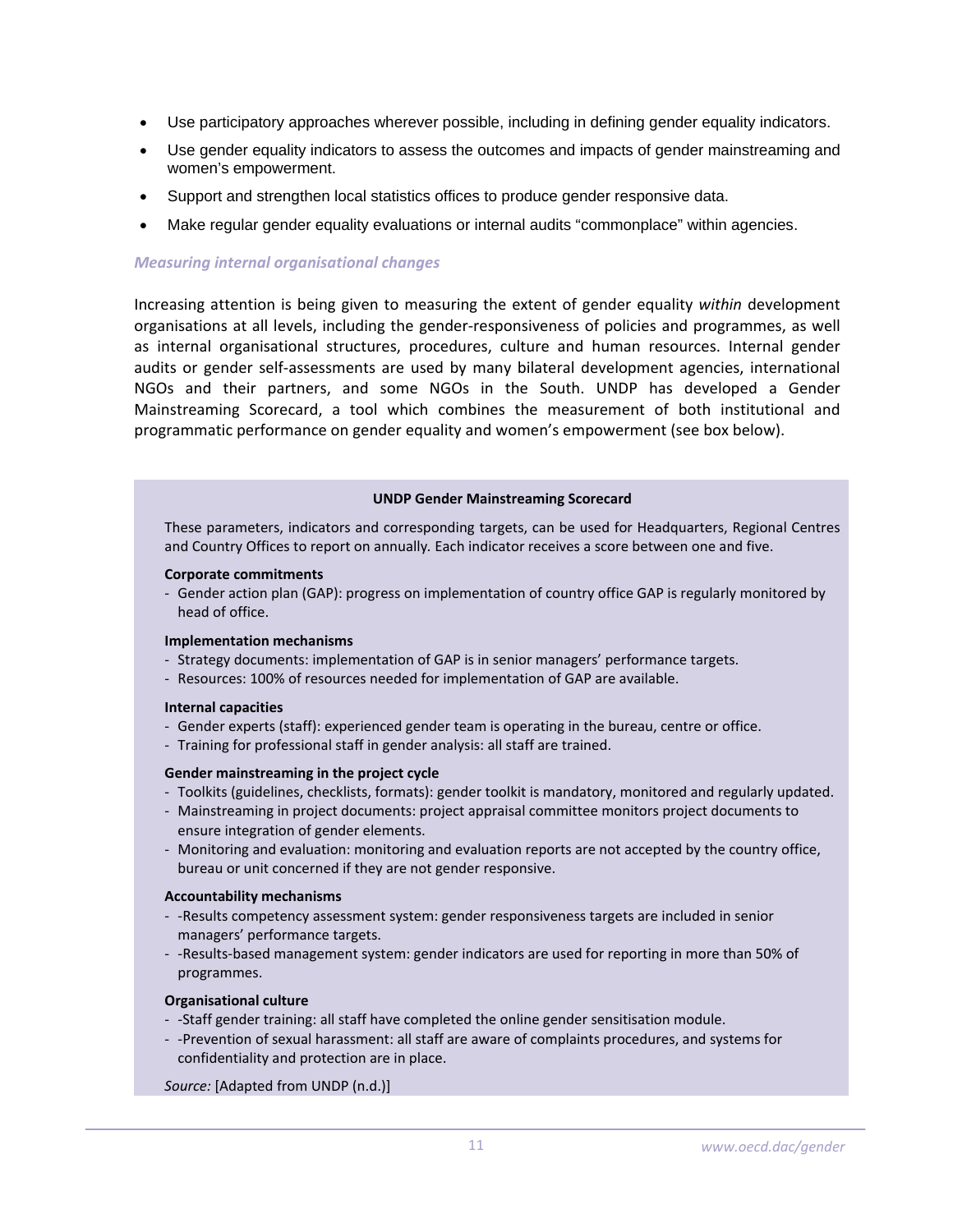### **Databases of gender equality indicators and statistics**

#### **International databases**

#### **UN Secretary‐General's database on Violence Against Women**

<http://webapps01.un.org/vawdatabase/home.action>. A coordinated database on the extent, nature and consequences of all forms of violence against women, and on the effectiveness of policies and programmes.

#### **The OECD Social Institutions and Gender Index (SIGI)**

[http://www.oecd.org/document/39/0,3343,en\\_2649\\_33935\\_42274663\\_1\\_1\\_1\\_1,00.html](http://www.oecd.org/document/39/0,3343,en_2649_33935_42274663_1_1_1_1,00.html)  A new composite measure of gender equality, based on the OECD's Gender, Institutions and [Development](http://www.oecd.org/document/16/0,3343,en_2649_33935_39323280_1_1_1_1,00.html) Database. .

#### **Inter‐Parliamentary Union (IPU)** *Women in Parliament***, IPU**

[http://www.ipu.org/wmn](http://www.ipu.org/wmn-e/world.htm)‐e/world.htm. Up‐to‐date statistics submitted by national Parliaments on the participation rates of women in Parliaments.

#### **Social Watch's Gender Equity Index (GEI)**

[http://www.socialwatch.org/en/avancesyRetrocesos/IEG\\_2008/index.htm](http://www.socialwatch.org/en/avancesyRetrocesos/IEG_2008/index.htm) Ranks countries for gender equity outcomes and allows comparisons of women's situations in these countries over time.

#### **The World Bank's Genderstats Database of Gender Statistics**

[http://genderstats.worldbank.org.](http://genderstats.worldbank.org/) A compilation of data on key gender topics from national statistics agencies, United Nations databases, and World Bank‐conducted or funded surveys.

#### **United Nations Statistics and Indicators on Women and Men**

[http://unstats.un.org/unsd/demographic/products/indwm/.](http://unstats.un.org/unsd/demographic/products/indwm/) Provides statistics and indicators on women and men in six specific fields of concern: population, women and men in families, health, education, work, and political decision-making.

#### **United Nations Statistics Division, Millennium Development Goals Indicators website**

<http://mdgs.un.org/unsd/mdg/Data.aspx> Searchable database for statistics on the MDGs by country, including MDG 3 on gender equality and the empowerment of women.

#### **Regional databases**

#### **ECLAC Gender Statistics in Latin America and the Caribbean (English and Spanish)**

<http://www.cepal.org/estadisticas/bases/default.asp?idioma=IN>. Sex-disaggregated data on the situation of men and women in Latin American and the Caribbean at the national and regional levels.

#### **ECLAC Use of Gender Indicators in Public Policy Formulation (Spanish)**

<http://www.eclac.cl/mujer/proyectos/indicadores/Default.htm>

#### **Observatory of Gender Equity in Health (Spanish)**

<http://www.observatoriogenerosalud.cl/> Aiming to support civil society in Chile, it includes social and demographic indicators on health and other areas.

## **United Nations Economic and Social Commission for Western Asia**

<http://www.escwa.un.org/divisions/teams.asp?teams=Social%20Statistics&division=SD>

#### **United Nation's Economic Commission for Europe's (UNECE) Gender Statistics Website**

<http://w3.unece.org/pxweb/DATABASE/STAT/Gender.stat.asp>. Bringing together gender statistics and policies, it focuses on the production, dissemination and use of gender‐related data.